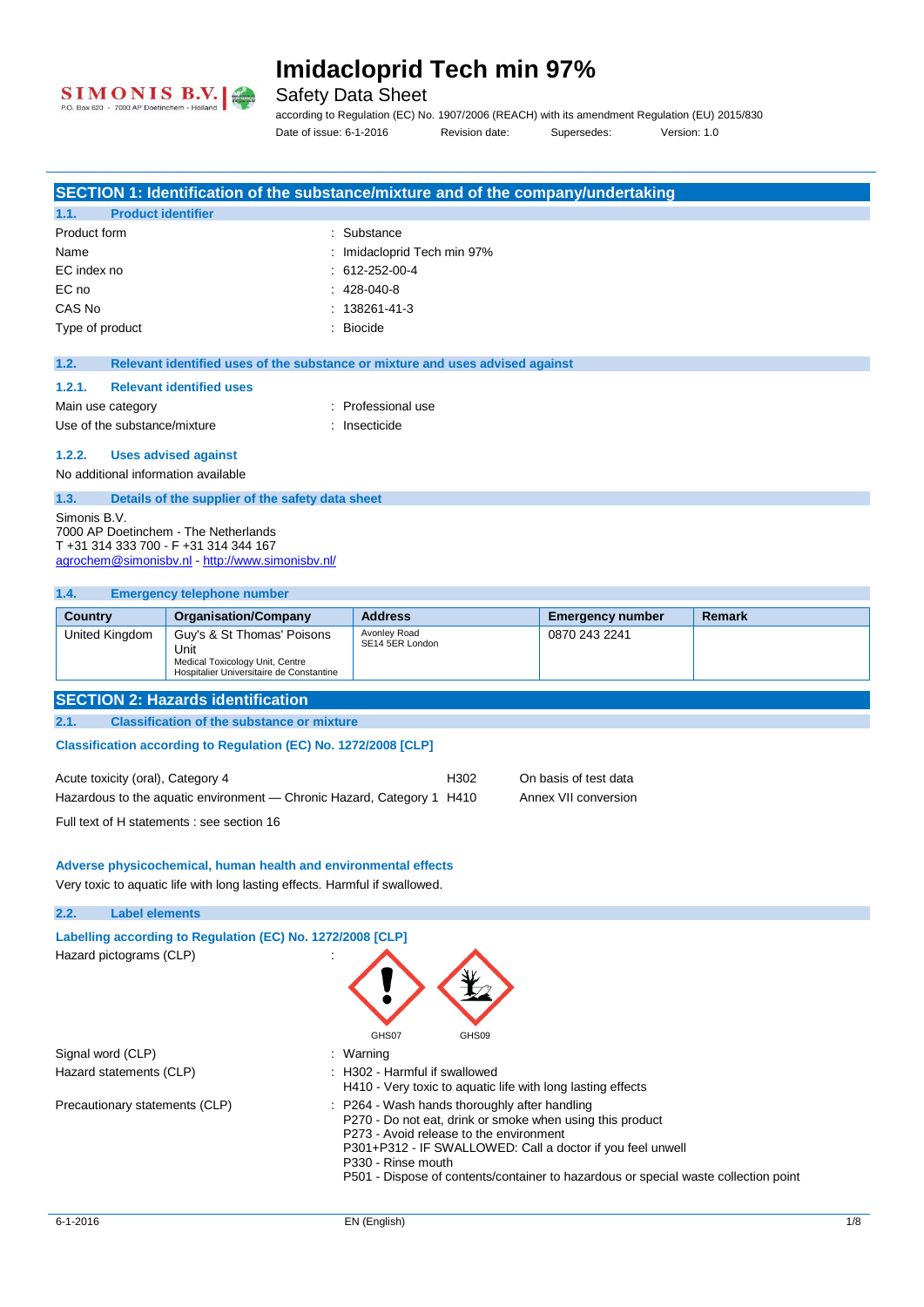### Safety Data Sheet

according to Regulation (EC) No. 1907/2006 (REACH) with its amendment Regulation (EU) 2015/830

#### **2.3. Other hazards**

This substance/mixture does not meet the PBT criteria of REACH regulation, annex XIII This substance/mixture does not meet the vPvB criteria of REACH regulation, annex XIII

| <b>SECTION 3: Composition/information on ingredients</b> |                  |                             |  |
|----------------------------------------------------------|------------------|-----------------------------|--|
| 3.1.                                                     | <b>Substance</b> |                             |  |
| Name                                                     |                  | : Imidacloprid Tech min 97% |  |
| - - - - -                                                |                  | .                           |  |

| CAS No | $: 138261 - 41 - 3$ |
|--------|---------------------|
| EC no  | $: 428-040-8$       |

EC index no : 612-252-00-4

| <b>Name</b>                                                                         | <b>Product identifier</b> | $\frac{9}{6}$ | <b>Classification according to</b><br><b>Regulation (EC) No.</b><br>1272/2008 [CLP]                      |
|-------------------------------------------------------------------------------------|---------------------------|---------------|----------------------------------------------------------------------------------------------------------|
| 1,3-bis[(6-chloropyridin-3-yl)methyl]-N-nitroimidazolidin-2-<br>imine<br>(Impurity) |                           | $1 - 3$       | Acute Tox. 4 (Oral), H302<br>Acute Tox. 4 (Inhalation), H332<br>Eye Irrit. 2, H319<br>Skin Sens. 1, H317 |
| N-nitroimidazolidin-2-imine<br>(Impurity)                                           |                           | $0.1 - 1$     | Acute Tox. 4 (Oral), H302<br>Acute Tox. 4 (Inhalation), H332<br>Eye Irrit. 2, H319<br>Skin Sens. 1, H317 |

#### Full text of H-phrases: see section 16

### **3.2. Mixture** Not applicable

### **SECTION 4: First aid measures 4.1. Description of first aid measures** First-aid measures general interest in the state of the seven give anything by mouth to an unconscious person. If you feel unwell, seek medical advice (show the label where possible). First-aid measures after inhalation : Remove victim to fresh air and keep at rest in a position comfortable for breathing. Get medical advice/attention if you feel unwell. First-aid measures after skin contact : Remove contaminated clothes. Wash skin with plenty of water. If skin irritation persists, take medical advice. First-aid measures after eye contact : Immediately flush eyes thoroughly with water for at least 15 minutes. Remove contact lenses, if present and easy to do. Continue rinsing. Obtain medical attention if pain, blinking or redness persist. First-aid measures after ingestion : Rinse mouth. Do NOT induce vomiting. Call a POISON CENTER or doctor/physician if you feel unwell. **4.2. Most important symptoms and effects, both acute and delayed** Symptoms/injuries after ingestion : Harmful if swallowed. **4.3. Indication of any immediate medical attention and special treatment needed** Treat symptomatically. **SECTION 5: Firefighting measures 5.1. Extinguishing media** Suitable extinguishing media : Foam. Dry powder. Carbon dioxide. Water spray. Sand. Unsuitable extinguishing media : Do not use a heavy water stream. **5.2. Special hazards arising from the substance or mixture** Fire hazard **in the set of the set of the set of the set of the set of the set of the set of the set of the set of the set of the set of the set of the set of the set of the set of the set of the set of the set of the set** Explosion hazard **Explosion hazard** : No direct explosion hazard. Hazardous decomposition products in case of fire : For further information, refer to section 10 : "Stability and Reactivity". **5.3. Advice for firefighters** Firefighting instructions : Use water spray or fog for cooling exposed containers. Exercise caution when fighting any chemical fire. Protection during firefighting **inter antical contents** : Do not enter fire area without proper protective equipment, including respiratory protection. Other information **interest in the set of the Contract Contract Contract Contract Contract Contract Contract Contract Contract Contract Contract Contract Contract Contract Contract Contract Contract Contract Contract Contr**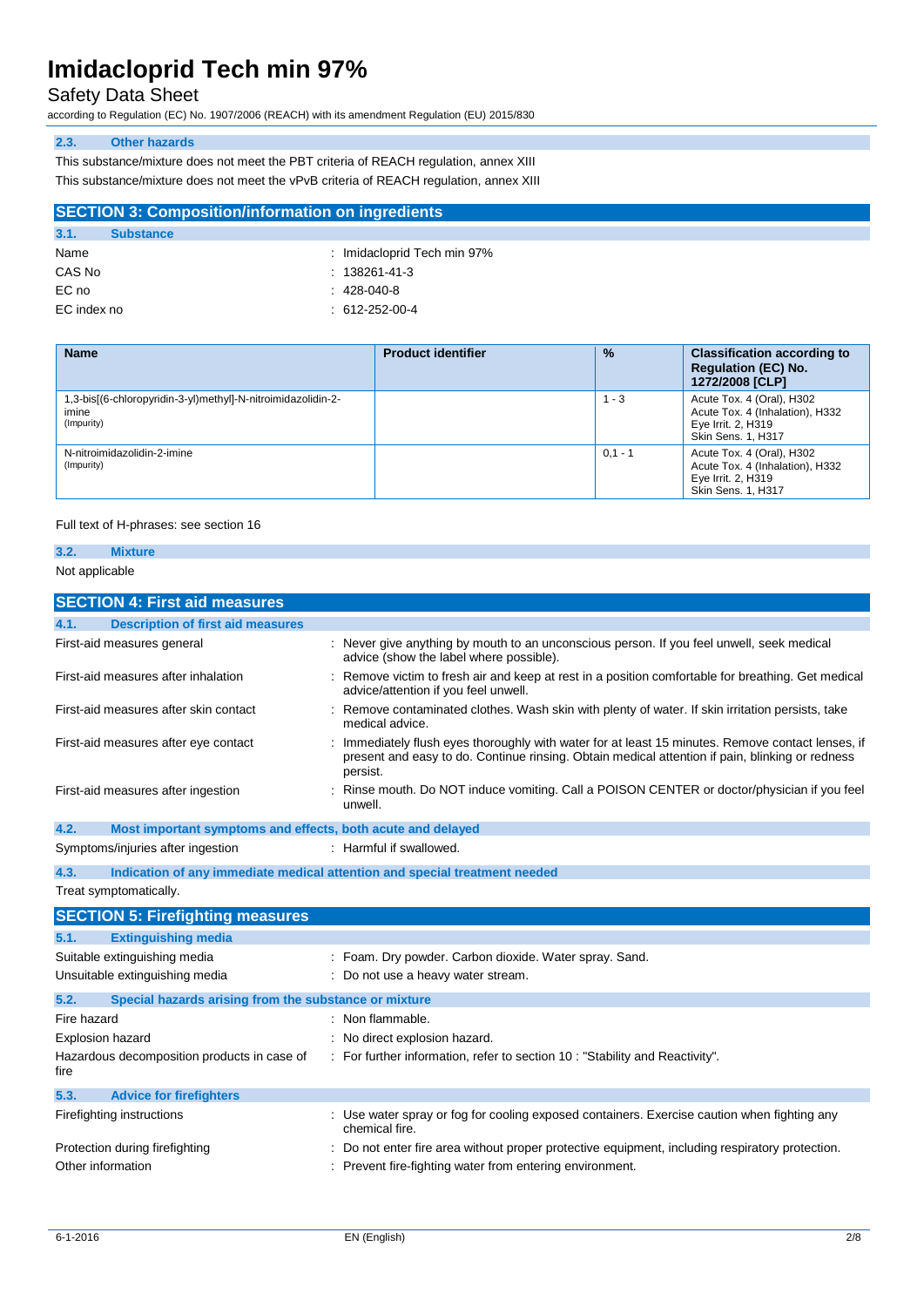## Safety Data Sheet

according to Regulation (EC) No. 1907/2006 (REACH) with its amendment Regulation (EU) 2015/830

| <b>SECTION 6: Accidental release measures</b> |                                                                     |  |                                                                                                                                                   |
|-----------------------------------------------|---------------------------------------------------------------------|--|---------------------------------------------------------------------------------------------------------------------------------------------------|
| 6.1.                                          | Personal precautions, protective equipment and emergency procedures |  |                                                                                                                                                   |
| 6.1.1.                                        | For non-emergency personnel                                         |  |                                                                                                                                                   |
|                                               | Emergency procedures                                                |  | Evacuate unnecessary personnel.                                                                                                                   |
| 6.1.2.                                        | For emergency responders                                            |  |                                                                                                                                                   |
|                                               | Protective equipment                                                |  | Equip cleanup crew with proper protection. For further information refer to section 8:"<br>Exposure-controls/personal protection".                |
|                                               | <b>Emergency procedures</b>                                         |  | : Ventilate area.                                                                                                                                 |
| 6.2.                                          | <b>Environmental precautions</b>                                    |  |                                                                                                                                                   |
|                                               |                                                                     |  | Prevent entry to sewers and public waters. Notify authorities if product enters sewers or public waters.                                          |
| 6.3.                                          | Methods and material for containment and cleaning up                |  |                                                                                                                                                   |
| For containment                               |                                                                     |  | Collect spillage.                                                                                                                                 |
|                                               | Methods for cleaning up                                             |  | Sweep or shovel spills into appropriate container for disposal. Minimize generation of dust.                                                      |
|                                               | Other information                                                   |  | Dispose of materials or solid residues at an authorized site.                                                                                     |
| 6.4.                                          | <b>Reference to other sections</b>                                  |  |                                                                                                                                                   |
|                                               |                                                                     |  | For further information refer to section 8:" Exposure-controls/personal protection". Concerning disposal elimination after cleaning, see item 13. |
|                                               | <b>SECTION 7: Handling and storage</b>                              |  |                                                                                                                                                   |
| 7.1.                                          | <b>Precautions for safe handling</b>                                |  |                                                                                                                                                   |
|                                               | Precautions for safe handling                                       |  | Concerning personal protective equipment to use, see item 8. Use only outdoors or in a well-<br>ventilated area.                                  |
|                                               | Hygiene measures                                                    |  | Do not eat, drink or smoke when using this product. Always wash hands after handling the<br>product.                                              |
| 7.2.                                          | Conditions for safe storage, including any incompatibilities        |  |                                                                                                                                                   |
|                                               | Storage conditions                                                  |  | : Keep only in the original container in a cool well ventilated place. Keep container closed when<br>not in use.                                  |
|                                               | Incompatible products                                               |  | Alkali.                                                                                                                                           |
|                                               | Heat and ignition sources                                           |  | Keep away from heat and direct sunlight.                                                                                                          |
| 7.3.                                          | <b>Specific end use(s)</b>                                          |  |                                                                                                                                                   |
| Insecticide.                                  |                                                                     |  |                                                                                                                                                   |
|                                               | <b>SECTION 8: Exposure controls/personal protection</b>             |  |                                                                                                                                                   |

**8.1. Control parameters**

No additional information available

| 8.2.<br><b>Exposure controls</b> |                                                                                                                                                                                                                                                                                                                                                                                                                                                                                                  |
|----------------------------------|--------------------------------------------------------------------------------------------------------------------------------------------------------------------------------------------------------------------------------------------------------------------------------------------------------------------------------------------------------------------------------------------------------------------------------------------------------------------------------------------------|
| Appropriate engineering controls | : Ensure good ventilation of the work station.                                                                                                                                                                                                                                                                                                                                                                                                                                                   |
| Personal protective equipment    | : Gloves. Protective clothing. In case of dust production: protective goggles. Dust production:<br>dust mask with filter type P2.                                                                                                                                                                                                                                                                                                                                                                |
| Hand protection                  | : Wear suitable gloves resistant to chemical penetration. Chemical resistant gloves (according to<br>European standard NF EN 374 or equivalent). Choosing the proper glove is a decision that<br>depends not only on the type of material, but also on other quality features, which differ for<br>each manufacturer. Since the product consists of several substances, it is not possible to<br>estimate the durability of the glove material beforehand. Thus it needs to be tested before use |
| Eye protection                   | : Safety glasses                                                                                                                                                                                                                                                                                                                                                                                                                                                                                 |
| Skin and body protection         | : Wear suitable protective clothing                                                                                                                                                                                                                                                                                                                                                                                                                                                              |
| Respiratory protection           | : In case of inadequate ventilation wear respiratory protection                                                                                                                                                                                                                                                                                                                                                                                                                                  |
|                                  |                                                                                                                                                                                                                                                                                                                                                                                                                                                                                                  |
| Other information                | : Do not eat, drink or smoke during use.                                                                                                                                                                                                                                                                                                                                                                                                                                                         |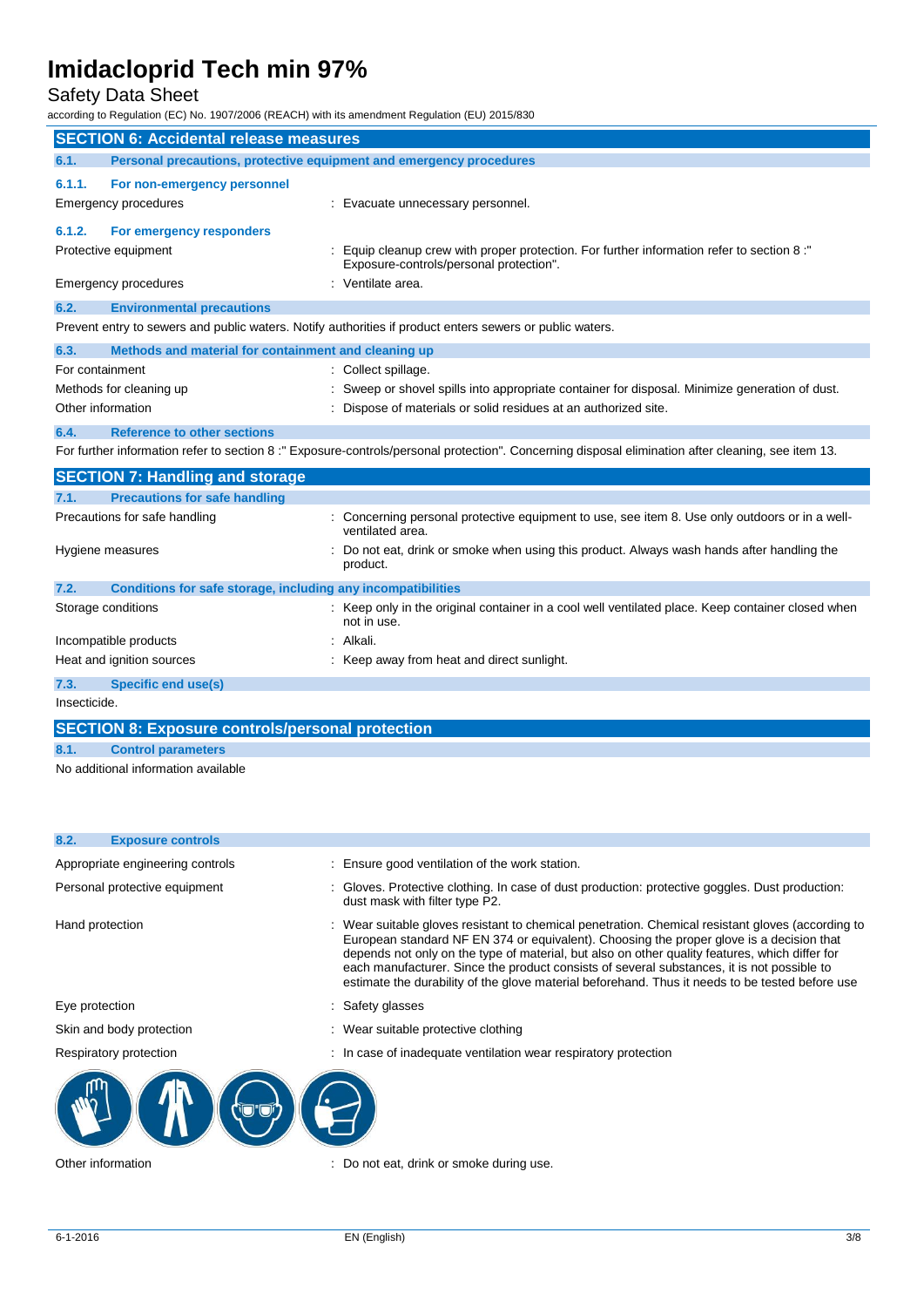Safety Data Sheet

according to Regulation (EC) No. 1907/2006 (REACH) with its amendment Regulation (EU) 2015/830

| <b>SECTION 9: Physical and chemical properties</b>            |                           |  |
|---------------------------------------------------------------|---------------------------|--|
| Information on basic physical and chemical properties<br>9.1. |                           |  |
| Physical state                                                | : Solid                   |  |
| Appearance                                                    | Powder.                   |  |
| Colour                                                        | White, Colourless.        |  |
| Odour                                                         | slight. characteristic.   |  |
| Odour threshold                                               | No data available         |  |
| pH                                                            | No data available         |  |
| Relative evaporation rate (butylacetate=1)                    | No data available         |  |
| Melting point                                                 | : 143.6 °C                |  |
| Freezing point                                                | No data available         |  |
| Boiling point                                                 | No data available         |  |
| Flash point                                                   | No data available         |  |
| Auto-ignition temperature                                     | No data available         |  |
| Decomposition temperature                                     | No data available         |  |
| Flammability (solid, gas)                                     | No data available         |  |
| Vapour pressure                                               | 0,0000004 mPa 25°C        |  |
| Relative vapour density at 20 °C                              | No data available         |  |
| Relative density                                              | No data available         |  |
| Solubility                                                    | Water: 0,61 g/l 20°C      |  |
| Log Pow                                                       | No data available         |  |
| Viscosity, kinematic                                          | No data available         |  |
| Viscosity, dynamic                                            | No data available         |  |
| <b>Explosive properties</b>                                   | Product is not explosive. |  |
| Oxidising properties                                          | No data available         |  |
| <b>Explosive limits</b>                                       | No data available         |  |
| <b>Other information</b><br>9.2.                              |                           |  |
| No additional information available                           |                           |  |
| <b>SECTION 10: Stability and reactivity</b>                   |                           |  |
| 10.1.<br><b>Reactivity</b>                                    |                           |  |
| Stable under normal conditions of use.                        |                           |  |
| 10.2.<br><b>Chemical stability</b>                            |                           |  |

Stable under normal conditions.

**10.3. Possibility of hazardous reactions**

No dangerous reactions known.

### **10.4. Conditions to avoid**

Extremely high or low temperatures. Keep out of direct sunlight.

**10.5. Incompatible materials**

Alkali.

**10.6. Hazardous decomposition products**

Combustion generates : Carbon oxides (CO, CO2). Nitrogen oxides (NOx). hydrogenchloride.

| <b>SECTION 11: Toxicological information</b>  |                               |  |
|-----------------------------------------------|-------------------------------|--|
| 11.1.<br>Information on toxicological effects |                               |  |
| Acute toxicity                                | : Oral: Harmful if swallowed. |  |
| Imidacloprid Tech min 97% (138261-41-3)       |                               |  |
| LD50 oral rat                                 | 425 - 475 mg/kg               |  |
| LD50 dermal rat                               | > 5000 mg/kg/d                |  |
| LC50 inhalation rat (mg/l)                    | 5,33 mg/l/4h                  |  |
| Skin corrosion/irritation                     | Not classified                |  |
| Serious eye damage/irritation                 | : Not classified              |  |
| Respiratory or skin sensitisation             | : Not classified              |  |
| Germ cell mutagenicity                        | : Not classified              |  |
| Carcinogenicity                               | Not classified                |  |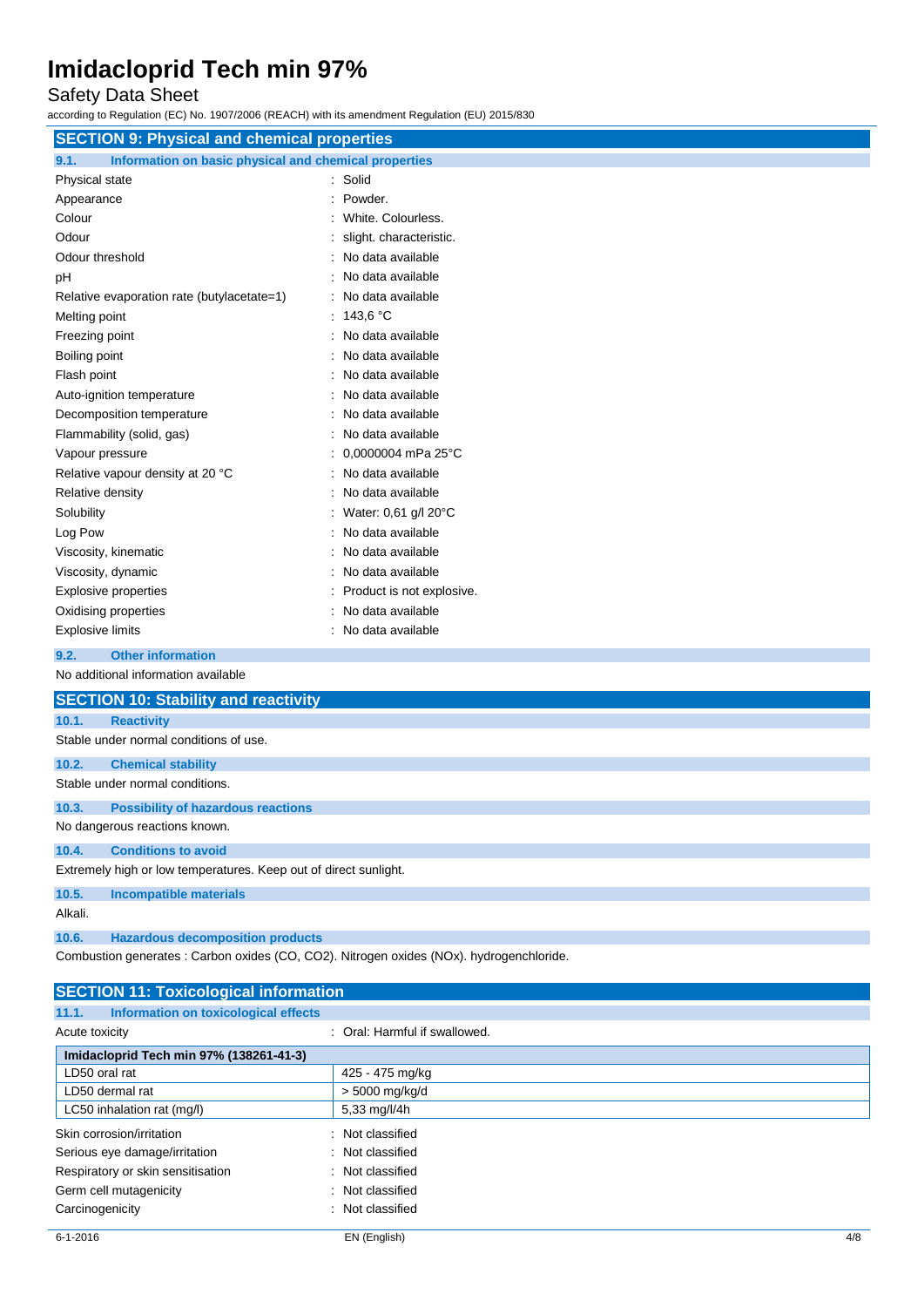## Safety Data Sheet

according to Regulation (EC) No. 1907/2006 (REACH) with its amendment Regulation (EU) 2015/830

| Reproductive toxicity                                 | : Not classified |
|-------------------------------------------------------|------------------|
| Specific target organ toxicity (single exposure)      | : Not classified |
| Specific target organ toxicity (repeated<br>exposure) | : Not classified |
| Aspiration hazard                                     | : Not classified |

| <b>SECTION 12: Ecological information</b> |                                                         |  |
|-------------------------------------------|---------------------------------------------------------|--|
| 12.1.<br><b>Toxicity</b>                  |                                                         |  |
| Ecology - general                         | : Very toxic to aquatic life with long lasting effects. |  |
| Imidacloprid Tech min 97% (138261-41-3)   |                                                         |  |
| LC50 fishes 1                             | 211 mg/l Oncorhynchus mykiss                            |  |
| $LC50$ fish 2                             | 237 mg/l Leuciscus idus                                 |  |
| LC50 other aquatic organisms 1            | 280 mg/l Cyprinidae                                     |  |
| EC50 Daphnia 1                            | 85 mg/l                                                 |  |

| 12.2.<br><b>Persistence and degradability</b>                                          |                                                                                                                                                                                                                                                                                                                                                             |  |
|----------------------------------------------------------------------------------------|-------------------------------------------------------------------------------------------------------------------------------------------------------------------------------------------------------------------------------------------------------------------------------------------------------------------------------------------------------------|--|
| Imidacloprid Tech min 97% (138261-41-3)                                                |                                                                                                                                                                                                                                                                                                                                                             |  |
| Persistence and degradability                                                          | Imidacloprid is not readily biodegradable. It undergoes slow degradation in the environment<br>and in waste water treatment plants. Degradation is mainly microbiological and aerobic, but<br>photodegradation also occurs. Degradation half-lives in the environment vary with<br>circumstances, usually from a few months to one year. . Not established. |  |
| 12.3.<br><b>Bioaccumulative potential</b>                                              |                                                                                                                                                                                                                                                                                                                                                             |  |
| Imidacloprid Tech min 97% (138261-41-3)                                                |                                                                                                                                                                                                                                                                                                                                                             |  |
| Bioaccumulative potential                                                              | No indication of bio-accumulation potential.                                                                                                                                                                                                                                                                                                                |  |
| 12.4.<br><b>Mobility in soil</b>                                                       |                                                                                                                                                                                                                                                                                                                                                             |  |
| Imidacloprid Tech min 97% (138261-41-3)                                                |                                                                                                                                                                                                                                                                                                                                                             |  |
| Ecology - soil                                                                         | Low mobility (soil).                                                                                                                                                                                                                                                                                                                                        |  |
| <b>Results of PBT and vPvB assessment</b><br>12.5.                                     |                                                                                                                                                                                                                                                                                                                                                             |  |
| Imidacloprid Tech min 97% (138261-41-3)                                                |                                                                                                                                                                                                                                                                                                                                                             |  |
| This substance/mixture does not meet the PBT criteria of REACH regulation, annex XIII  |                                                                                                                                                                                                                                                                                                                                                             |  |
| This substance/mixture does not meet the vPvB criteria of REACH regulation, annex XIII |                                                                                                                                                                                                                                                                                                                                                             |  |
|                                                                                        |                                                                                                                                                                                                                                                                                                                                                             |  |

**12.6. Other adverse effects**

Additional information **interest in the environment** : Avoid release to the environment

| <b>SECTION 13: Disposal considerations</b> |                                                                                                         |
|--------------------------------------------|---------------------------------------------------------------------------------------------------------|
| 13.1.<br>Waste treatment methods           |                                                                                                         |
| Waste disposal recommendations             | Dispose in a safe manner in accordance with local/national regulations.                                 |
| Additional information                     | Empty containers should be taken for recycle, recovery or waste in accordance with local<br>regulation. |
| Ecology - waste materials                  | Avoid release to the environment.                                                                       |

### **SECTION 14: Transport information**

| In accordance with ADR / RID / IMDG / IATA / ADN                                                                                 |                                                                                                                                                               |                                                                                                                         |                                                                                                                                                    |                                                                                                                                                    |
|----------------------------------------------------------------------------------------------------------------------------------|---------------------------------------------------------------------------------------------------------------------------------------------------------------|-------------------------------------------------------------------------------------------------------------------------|----------------------------------------------------------------------------------------------------------------------------------------------------|----------------------------------------------------------------------------------------------------------------------------------------------------|
| <b>ADR</b>                                                                                                                       | <b>IMDG</b>                                                                                                                                                   | <b>IATA</b>                                                                                                             | <b>ADN</b>                                                                                                                                         | <b>RID</b>                                                                                                                                         |
| <b>UN number</b><br>14.1.                                                                                                        |                                                                                                                                                               |                                                                                                                         |                                                                                                                                                    |                                                                                                                                                    |
| 3077                                                                                                                             | 3077                                                                                                                                                          | 3077                                                                                                                    | 3077                                                                                                                                               | 3077                                                                                                                                               |
| 14.2.<br><b>UN proper shipping name</b>                                                                                          |                                                                                                                                                               |                                                                                                                         |                                                                                                                                                    |                                                                                                                                                    |
| <b>ENVIRONMENTALLY</b><br><b>HAZARDOUS</b><br>SUBSTANCE, SOLID,<br>N.O.S.                                                        | <b>ENVIRONMENTALLY</b><br><b>HAZARDOUS</b><br>SUBSTANCE, SOLID,<br>N.O.S.                                                                                     | Environmentally<br>hazardous substance,<br>solid, n.o.s.                                                                | <b>ENVIRONMENTALLY</b><br><b>HAZARDOUS</b><br>SUBSTANCE, SOLID,<br>N.O.S.                                                                          | <b>ENVIRONMENTALLY</b><br><b>HAZARDOUS</b><br>SUBSTANCE, SOLID,<br>N.O.S.                                                                          |
| <b>Transport document description</b>                                                                                            |                                                                                                                                                               |                                                                                                                         |                                                                                                                                                    |                                                                                                                                                    |
| UN 3077<br><b>ENVIRONMENTALLY</b><br><b>HAZARDOUS</b><br>SUBSTANCE, SOLID,<br>N.O.S. (Imidacloprid Tech<br>min 97%), 9, III, (E) | <b>UN 3077</b><br><b>ENVIRONMENTALLY</b><br><b>HAZARDOUS</b><br>SUBSTANCE, SOLID,<br>N.O.S., 9, III, MARINE<br>POLLUTANT/ENVIRONM<br><b>ENTALLY HAZARDOUS</b> | UN 3077 Environmentally<br>hazardous substance,<br>solid, n.o.s., 9, III,<br><b>ENVIRONMENTALLY</b><br><b>HAZARDOUS</b> | <b>UN 3077</b><br><b>ENVIRONMENTALLY</b><br><b>HAZARDOUS</b><br>SUBSTANCE, SOLID,<br>N.O.S., 9, III.<br><b>ENVIRONMENTALLY</b><br><b>HAZARDOUS</b> | <b>UN 3077</b><br><b>ENVIRONMENTALLY</b><br><b>HAZARDOUS</b><br>SUBSTANCE, SOLID,<br>N.O.S., 9, III,<br><b>ENVIRONMENTALLY</b><br><b>HAZARDOUS</b> |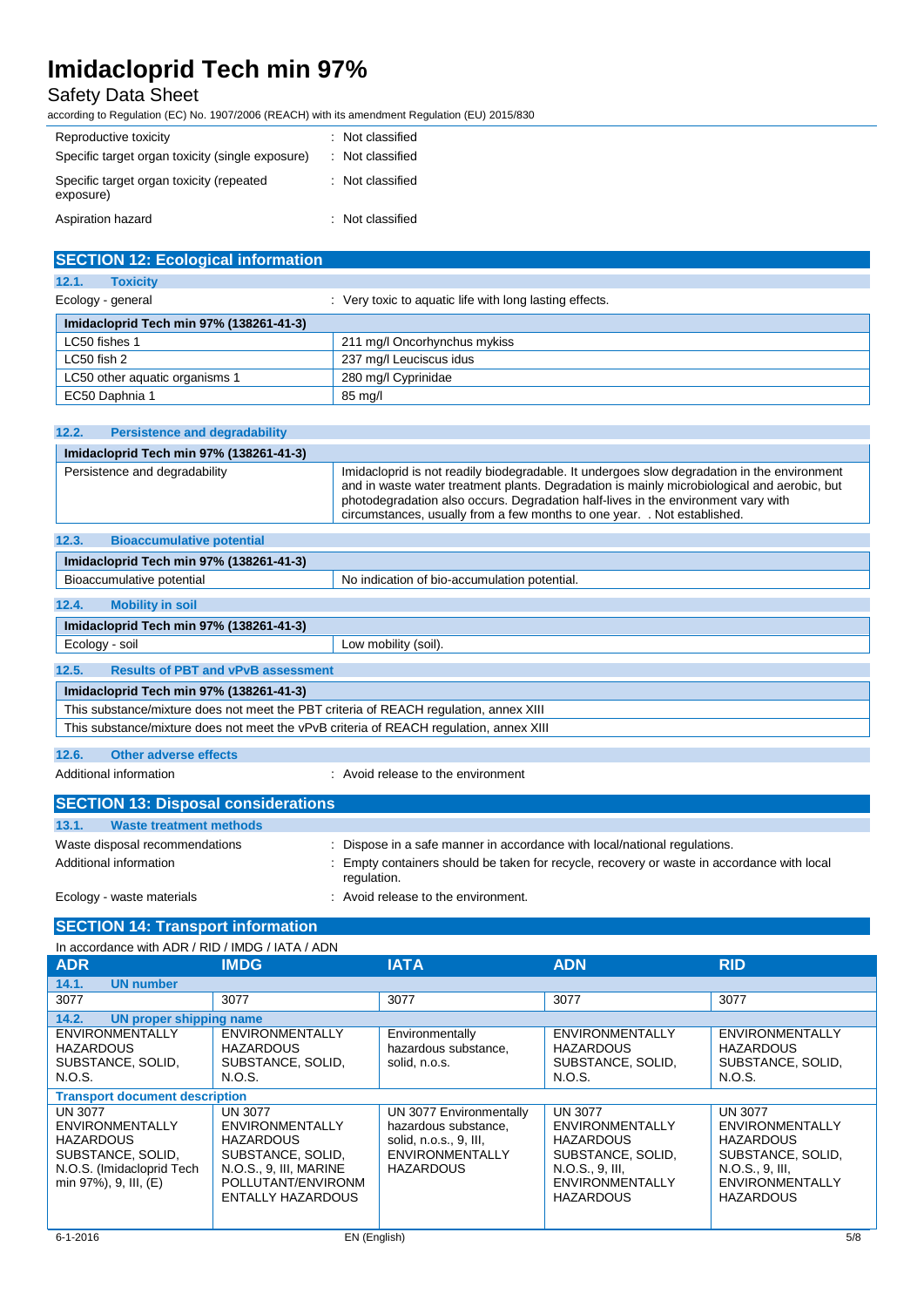## Safety Data Sheet

according to Regulation (EC) No. 1907/2006 (REACH) with its amendment Regulation (EU) 2015/830

| <b>ADR</b>                                 | <b>IMDG</b>                                                     | <b>IATA</b>                           | <b>ADN</b>                            | <b>RID</b>                            |
|--------------------------------------------|-----------------------------------------------------------------|---------------------------------------|---------------------------------------|---------------------------------------|
| 14.3.<br><b>Transport hazard class(es)</b> |                                                                 |                                       |                                       |                                       |
| 9                                          | 9                                                               | 9                                     | 9                                     | 9                                     |
|                                            |                                                                 |                                       |                                       |                                       |
| 14.4.<br><b>Packing group</b>              |                                                                 |                                       |                                       |                                       |
| Ш                                          | Ш                                                               | Ш                                     | Ш                                     | Ш                                     |
| <b>Environmental hazards</b><br>14.5.      |                                                                 |                                       |                                       |                                       |
| Dangerous for the<br>environment: Yes      | Dangerous for the<br>environment: Yes<br>Marine pollutant : Yes | Dangerous for the<br>environment: Yes | Dangerous for the<br>environment: Yes | Dangerous for the<br>environment: Yes |
| No supplementary information available     |                                                                 |                                       |                                       |                                       |

### **14.6. Special precautions for user**

| - Overland transport                                                       |                           |  |
|----------------------------------------------------------------------------|---------------------------|--|
| Classification code (ADR)                                                  | M7                        |  |
| Special provisions (ADR)                                                   | 274, 335, 601, 375        |  |
| Limited quantities (ADR)                                                   | 5kg                       |  |
| Excepted quantities (ADR)                                                  | E1                        |  |
| Packing instructions (ADR)                                                 | P002, IBC08, LP02, R001   |  |
| Special packing provisions (ADR)                                           | PP12, B3                  |  |
| Mixed packing provisions (ADR)                                             | <b>MP10</b><br>t          |  |
| Portable tank and bulk container instructions<br>(ADR)                     | ÷<br>T1, BK1, BK2         |  |
| Portable tank and bulk container special<br>provisions (ADR)               | <b>TP33</b>               |  |
| Tank code (ADR)                                                            | SGAV, LGBV                |  |
| Vehicle for tank carriage                                                  | : AT                      |  |
| Transport category (ADR)                                                   | 3                         |  |
| Special provisions for carriage - Packages<br>(ADR)                        | V <sub>13</sub>           |  |
| Special provisions for carriage - Bulk (ADR)                               | : VC1, VC2                |  |
| Special provisions for carriage - Loading,<br>unloading and handling (ADR) | CV13                      |  |
| Hazard identification number (Kemler No.)                                  | 90<br>÷                   |  |
| Orange plates                                                              | t<br>$\frac{90}{3077}$    |  |
| Tunnel restriction code (ADR)                                              | ÷<br>E                    |  |
| EAC code                                                                   | 2Z<br>÷                   |  |
| - Transport by sea                                                         |                           |  |
| Special provisions (IMDG)                                                  | : 274, 335, 966, 967, 969 |  |
| Limited quantities (IMDG)                                                  | 5 kg<br>÷                 |  |
| Excepted quantities (IMDG)                                                 | E <sub>1</sub>            |  |
| Packing instructions (IMDG)                                                | P002, LP02                |  |
| Special packing provisions (IMDG)                                          | <b>PP12</b>               |  |
| IBC packing instructions (IMDG)                                            | IBC08                     |  |
| IBC special provisions (IMDG)                                              | B <sub>3</sub>            |  |
| Tank instructions (IMDG)                                                   | T1, BK1, BK2, BK3         |  |
| Tank special provisions (IMDG)                                             | TP33                      |  |

| Special provisions (IMDG)         | : 274, 335, 96  |
|-----------------------------------|-----------------|
| Limited quantities (IMDG)         | $: 5$ kg        |
| Excepted quantities (IMDG)        | : E1            |
| Packing instructions (IMDG)       | : P002, LP02    |
| Special packing provisions (IMDG) | $:$ PP12        |
| IBC packing instructions (IMDG)   | : IBCO8         |
| IBC special provisions (IMDG)     | : B3            |
| Tank instructions (IMDG)          | $:$ T1, BK1, BK |
| Tank special provisions (IMDG)    | : TP33          |
| EmS-No. (Fire)                    | $F-A$           |
| EmS-No. (Spillage)                | SSF             |
| Stowage category (IMDG)           | : A             |
| Stowage and handling (IMDG)       | $:$ SW23        |
| MFAG-No                           | : 171           |
|                                   |                 |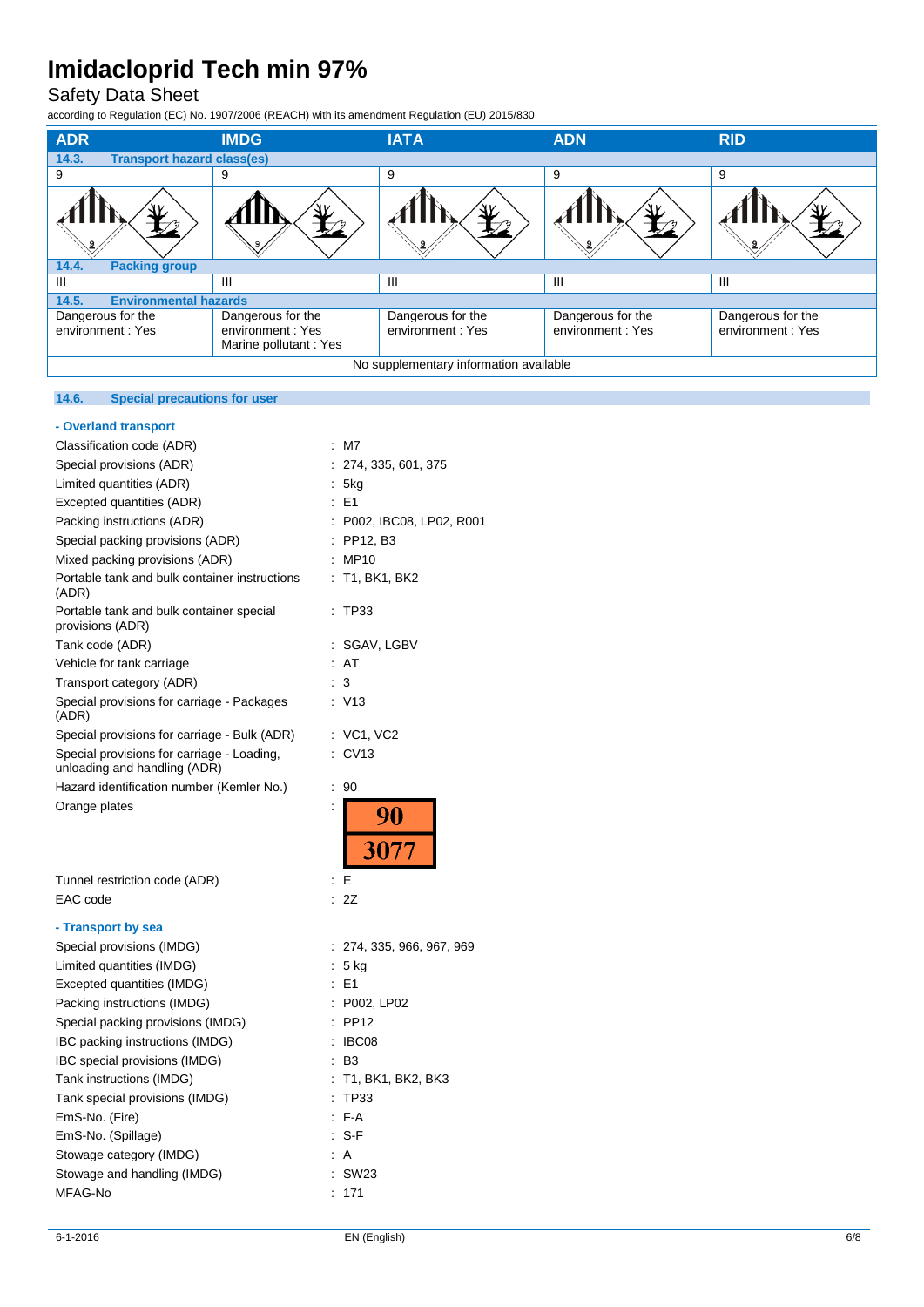### Safety Data Sheet

according to Regulation (EC) No. 1907/2006 (REACH) with its amendment Regulation (EU) 2015/830

### **- Air transport**

| PCA Excepted quantities (IATA)                                             |                      | E1                        |
|----------------------------------------------------------------------------|----------------------|---------------------------|
| PCA Limited quantities (IATA)                                              |                      | Y956                      |
| PCA limited quantity max net quantity (IATA)                               | ÷                    | 30kgG                     |
| PCA packing instructions (IATA)                                            |                      | 956                       |
| PCA max net quantity (IATA)                                                |                      | 400kg                     |
| CAO packing instructions (IATA)                                            |                      | 956                       |
| CAO max net quantity (IATA)                                                |                      | 400kg                     |
| Special provisions (IATA)                                                  |                      | A97, A158, A179, A197     |
| ERG code (IATA)                                                            |                      | : 9L                      |
| - Inland waterway transport                                                |                      |                           |
| Classification code (ADN)                                                  | ÷                    | M7                        |
| Special provisions (ADN)                                                   |                      | : 274, 335, 375, 601      |
| Limited quantities (ADN)                                                   | ÷                    | 5 kg                      |
| Excepted quantities (ADN)                                                  |                      | E <sub>1</sub>            |
| Carriage permitted (ADN)                                                   |                      | $: T^*B^{**}$             |
| Equipment required (ADN)                                                   |                      | $\therefore$ PP, A        |
| Number of blue cones/lights (ADN)                                          | ÷.                   | 0                         |
| - Rail transport                                                           |                      |                           |
| Classification code (RID)                                                  |                      | : M7                      |
| Special provisions (RID)                                                   |                      | : 274, 335, 375, 601      |
| Limited quantities (RID)                                                   |                      | : 5kg                     |
| Excepted quantities (RID)                                                  |                      | $E = 1$                   |
| Packing instructions (RID)                                                 |                      | : P002, IBC08, LP02, R001 |
| Special packing provisions (RID)                                           |                      | $:$ PP12, B3              |
| Mixed packing provisions (RID)                                             |                      | : MP10                    |
| Portable tank and bulk container instructions<br>(RID)                     |                      | : T1, BK1, BK2            |
| Portable tank and bulk container special<br>provisions (RID)               |                      | TP33                      |
| Tank codes for RID tanks (RID)                                             |                      | SGAV, LGBV                |
| Transport category (RID)                                                   |                      | 3                         |
| Special provisions for carriage - Packages<br>(RID)                        | ÷.                   | W <sub>13</sub>           |
| Special provisions for carriage – Bulk (RID)                               |                      | $:$ VC1, VC2              |
| Special provisions for carriage - Loading,<br>unloading and handling (RID) |                      | : CW13, CW31              |
| Colis express (express parcels) (RID)                                      | $\ddot{\phantom{a}}$ | <b>CE11</b>               |
| Hazard identification number (RID)                                         |                      | 90                        |

**14.7. Transport in bulk according to Annex II of MARPOL 73/78 and the IBC Code**

### Not applicable

### **SECTION 15: Regulatory information**

**15.1. Safety, health and environmental regulations/legislation specific for the substance or mixture**

### **15.1.1. EU-Regulations**

No REACH Annex XVII restrictions Imidacloprid Tech min 97% is not on the REACH Candidate List Imidacloprid Tech min 97% is not on the REACH Annex XIV List

Type of product (Biocide) 18 - Insecticides, acaricides and products to control other arthropods

### **15.1.2. National regulations**

No additional information available

### **15.2. Chemical safety assessment**

No chemical safety assessment has been carried out

### **SECTION 16: Other information**